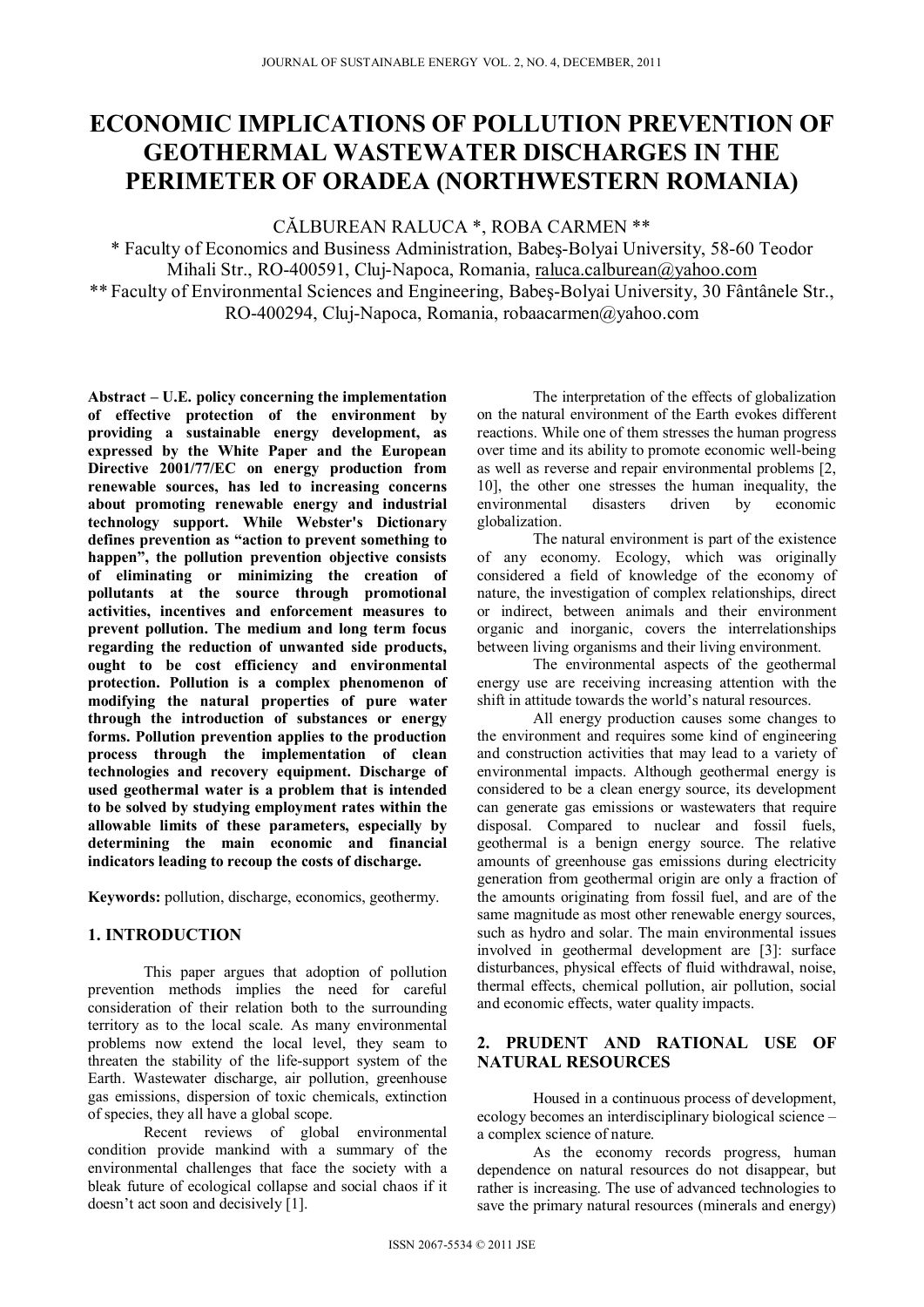in their recovery processes (e.g. waste recovery), and their reintroduction in the production and consumption (e.g. residue) leads to the creation of new capital [12].

 The planet is increasingly saturated with consumers, each demanding a portion of Earth's resources. The current rate of population growth is one noteworthy indicator of rising consumption in an age of globalization.

 The problem of natural resources has led to various international disputes, for environmental issues to become a subject of debate at the global level  $[4, 10]$  – as countries' interests become the achieving an ecological balance.

 The assignment of correct economic values of natural resources involves two things: their price should reflect the total value (cost of production or resource extraction) and their sustainable exploitation (user cost).

 The second principle of the Stockholm Declaration (1972) merely to list the components of the environment as "the world's natural resources, including air, water, soil, flora and fauna and, in particular, representative samples of natural ecosystems must be maintained in the interest of present and future generations through careful planning or management according to our needs" [6].

 A globalized environment refers to the global compression of the interrelationship of economic, political, social and environmental development process and economic growth.

 Growth process, viewed from the perspective of environmental policy, is the transformation of quantitative and qualitative systems, directly quantifiable with existing instruments at a time of economic structures and political and social lifestyle and quality of life, human consciousness, environment etc., the general behavior of the socio-economic system.

 Growth and development are, according to the model of François Perroux, interdependent. The capture of quantitative aspects of growth nationally, being equated with sustainable increase of national income, represents "a sustainable size of the economic measure of a simple or complex unit, achieved by structural changes and possibly accompanied by systems and economic progress. No progress can be classified as economic if it is not accompanied by social progress. As well as social progress helps to easier and support economic growth."

[11]. Unlike the economic growth, development becomes "all the changes in social structures and mental training that creates a mutual relationship between production and population", thus managing the national economy to secure the cumulative and sustained growth of his real global product.

 The need for an interdisciplinary approach – ecological economy – comes from the fact that natural ecosystems interrelate with human economies. In the process of production and consumption, humans use ecosystems and their services, affect their development and are beneficiaries of their actions on ecosystems [9, 15].

 The rhythm of production growth (urbanization) and of the acquisition of resources from the environment is accelerating and represented in abstract models, which eliminate their entire field marketing while forgetting the natural factor. The urge to rethink the relationship between economic activity and the environment, environmental awareness training, development of environmental economics and changing attitudes toward nature, comes from the growing imbalance between economy and environment.

## **3. ECONOMIC ASSESMENTS OF POLLUTION PREVENTION**

 Two major interrelated actions lead to conflict between society and the environment [5]:

- Economic activities geared towards increasing production. The main consequences of this phenomenon are: reduction of the stock of resources due to high consumption, overuse of technology in production followed by the appearance of pollutants in water, air, soil and waste residue mass increase and expansion of anthropogenic environments at the expense of the use of land for other purposes;
- Exploitation of resources coming from poor and underdeveloped countries by large consumers of developed countries.

 The fact that natural resources are limited, assume in the economic life two ways of thinking [8, 12]:

- Increased use of natural resources without a sudden stop by the emergence of crises and, therefore, a collapse of our economic system;
- The slow transition from our current state to a nongrowth in terms of resource use.

 The consequences of this phenomenon are: the destruction of developing indigenous natural media and increasing alert to economic disparities.

 Thus, the green economy can be seen as the study of interactions and co-evolution in time and space of human economies and ecosystems in which human economies are embedded. The objective of ecological economics becomes bridging the gap between economy and ecology by finding links between human economies and ecosystems [15].

 U.E. policy concerning the implementation of effective protection of the environment [13, 19] by providing a sustainable energy development, as expressed by the White Paper and the European Directive 2001/77/EC on energy production from renewable sources, has led to increasing concerns about promoting renewable energy and industrial technology support.

 While pollution is a complex phenomenon of modifying the natural properties of pure water through the introduction of substances or energy forms, prevention becomes an "action to prevent something to happen", as defined in the Webster's Dictionary. Sources of water pollution can be natural or artificial; in this case we speak about natural pollution, because geothermal water is a natural mineral deposit resource, which is chemically loaded. For example the geothermal waters originating from the Triassic aquifer from Oradea contain a high level of certain dissolved ions like  $SO_4^2$ <sup>2</sup>, HCO<sub>3</sub><sup>2</sup>,  $Ca^{2+}$  and  $Mg^{2+}$ . By measuring the concentration of geothermal wastewaters, the data proved the maximum admissible concentration (CMA) for sulfate ions (well 4005-Oradea) (Fig.1.). As a consequence, this parameter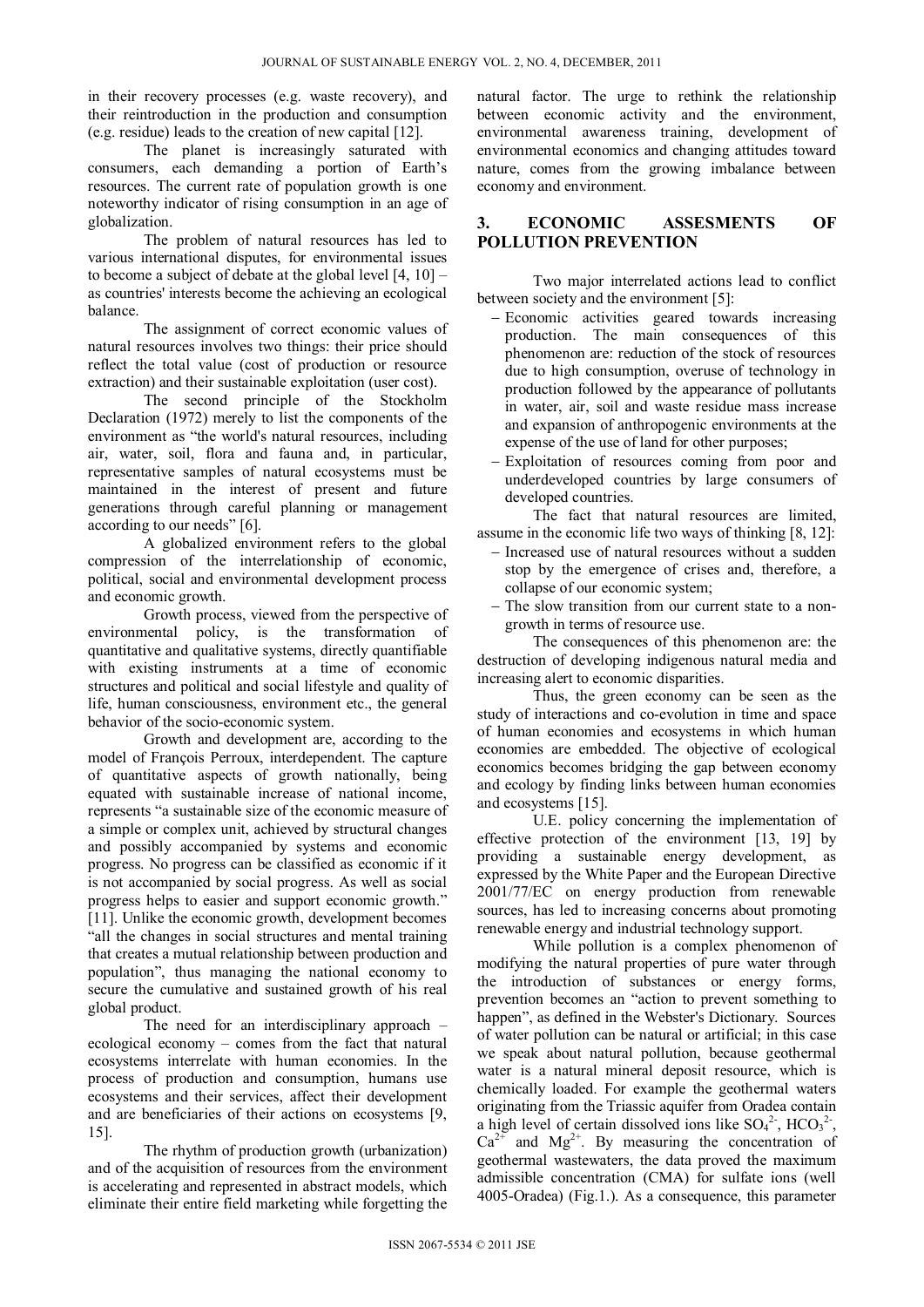requires carefully monitoring and proper solutions to be found in order to reduce his concentration. The levels of the other dissolved ions are within the acceptable limits imposed by the national law.





 Pollution prevention applies to the production process through the implementation of clean technologies and recovery equipment.

## **4. SOLLUTION CONCEPTS**

 Implementation of ecological-economic regulations implies a process that includes appropriate tools which provide useful economic and financial instruments. The necessity of the emergence and introduction of market-based instruments, such as taxes and environmental costs, was generated by economic activities in conflict with the natural environment and by the need to determine the operators to take account of and protect the environment [12] through means of active employment of capital, labour, and other scarce resources.

 The government considers pollution as an externality, "un unintended consequence of market decisions which affect individuals other than decision maker". In the environment context, the economist's notion of (opportunity) cost is a "measure of the value of whatever must be sacrificed to prevent or reduce the risk of an environmental impact". When transitional costs and indirect costs are small, methods which measure the cost to firms of purchasing and maintaining pollutionabatement equipment plus costs to government of administrating a policy are acceptable [16].

 Rio Declaration (1992), along with other international documents, calls on states to promote the use of economic instruments in Principle 16. These regulations are designed to target interstate producers to conduct an environmental sustainable development and to increase compatibility with the "polluter pays" principle.

 Market-based instruments, as seen in the Oxford Reference Dictionary, encourage behaviour through signals rather than through explicit directives regarding pollution-control levels or methods [17, 20].

These policy instruments market-based instruments, such as environmental taxes, tradable permit systems or direct subsidies, are an effective way to protect and improve the environment and are often described as "tapping market forces" because they encourage enterprises (and/or individuals) to control efforts in gaining acceptance as an important mechanism for achieving policy objectives of environmental protection.

#### **4.1. Environmental taxes**

 Environmental taxes are used to restrict the use of a product – establishing an additional fee on a product increases its cost [7]. Pollution charge systems are based on identifying the appropriate environmental tax rates.

 We can identify the following types of tax systems [7, 8, 14, 16, 18]:

- *Unit-charge systems* finance municipal solid waste collection, where household and business are charged the incremental costs of collection and disposal;
- *Deposit refund systems*, whereby consumers pay a surcharge when purchasing potentially polluting products, and receive a refund when returning the product to an approved centre for recycling or disposal;
- *Environmental user charges* fund specific environmentally related services like insurance premium taxes;
- *Sales taxes* are used on motor fuels, ozone-depleting chemicals, agriculture inputs, and low-mileage motor vehicles;
- *Tax differentiation* is being used to encourage the use of renewable energy resources.

### **4.2 Tradable permits**

 Under a tradable permit system, a general level of pollution is established and distributed in the form of permits. Operators, who maintain emission levels below the allocated levels, can sell the excess of permits to other operators or use them to offset excess emissions in another part of their operations [7].

 According to the U.S. Environmental Protection Agency (2000), tradable permits have been the most frequently used market-based system. They include also the water quality permit trading, the sulphur dioxide  $(SO<sub>2</sub>)$  allowance trading system and the European Union's greenhouse gas emission trading scheme.

## **4.3 Direct subsidies**

 National subsidies, that are mainly prohibited under Article 87 of the Treaty Establishing the European Community, are considered to affect the free movement of goods, but they are implemented in each Member State. The Commission has established the structure of financial assistance in the environmental field to represent 15-30% of total investments since 1974 (revised in 1993) and it sets out the conditions for